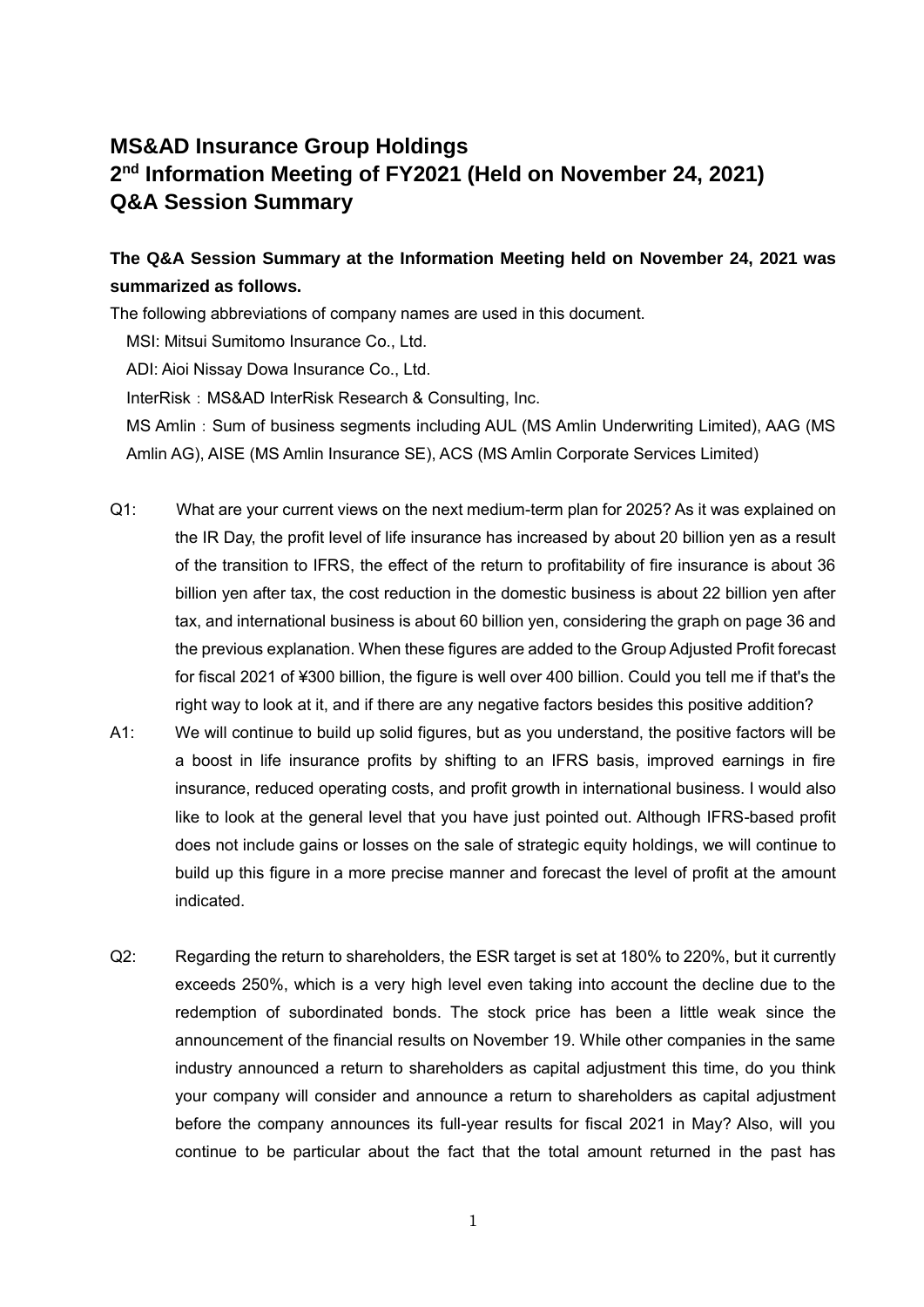continuously increased?

A2: As you pointed out, the current level of ESR is high. However, I believe that the current level is largely due to the reduction of interest rate risk and the effects of the market, such as the rise of the stock market. Our current shareholder return policy is to return 40% to 60% of the Group Adjusted Profit to shareholders, and we aim for a stable dividend increase. We determined that the achievement of the earnings forecast of 300 billion yen of the Group Adjusted Profit was highly probable, and therefore decided to increase the dividend by 10 yen from the previous year. We plan to conduct share buybacks in a flexible manner, taking into account stock price and capital conditions. We announced the share buybacks in the amount of ¥25 billion.

We intend to allocate capital in a balanced manner through business investments, dividends and share buybacks. We had the question of whether or not to return capital from stock in addition to the conventional flow, we would like to consider it if there are no plans for business investment and there is no problem from the viewpoint of liquidity. Please understand that we are currently looking for a variety of growth investment opportunities.

As for the return policy for the next medium-term plan, we plan to shift to IFRS from the next medium-term plan, and we are currently discussing what to do with the profit that will be the source of shareholder return based on IFRS profit and cash flow. We will also consider how to return profits to shareholders as capital adjustment.

In addition, as for the trend of increase in the total return to shareholders, when liquidity becomes severe due to a major natural catastrophe, we may reduce the amount of share buybacks. However, our policy remains to aim for a stable dividend growth and flexible share buybacks while taking into account stock prices, business investments, liquidity, and other conditions. As we discuss various issues in the future, we will consider the points of view you have mentioned. In order to meet the expectations of investors, we intend to firmly put ourselves on a growth path, including MS Amlin, increase profits, improve ROE, and increase shareholder returns.

- Q3: The risk of overseas natural catastrophes on page 89 is a major negative factor for earnings in the first half of the fiscal year, even compared with other companies. The materials also describe the appropriate level of risk of overseas natural catastrophes and the consideration of risk control. Please tell me if you have a quantitative perspective on the future risk of natural catastrophes.
- A3: We have been working to reduce the amount of risk and improve earnings by setting an upper limit on the amount of a U.S. wind and flood damage, which is a peak risk. We will continue to work to reduce the amount of risk and control risk. In the reinsurance business, we intend to tighten underwriting conditions and set more detailed standards for evaluating profitability.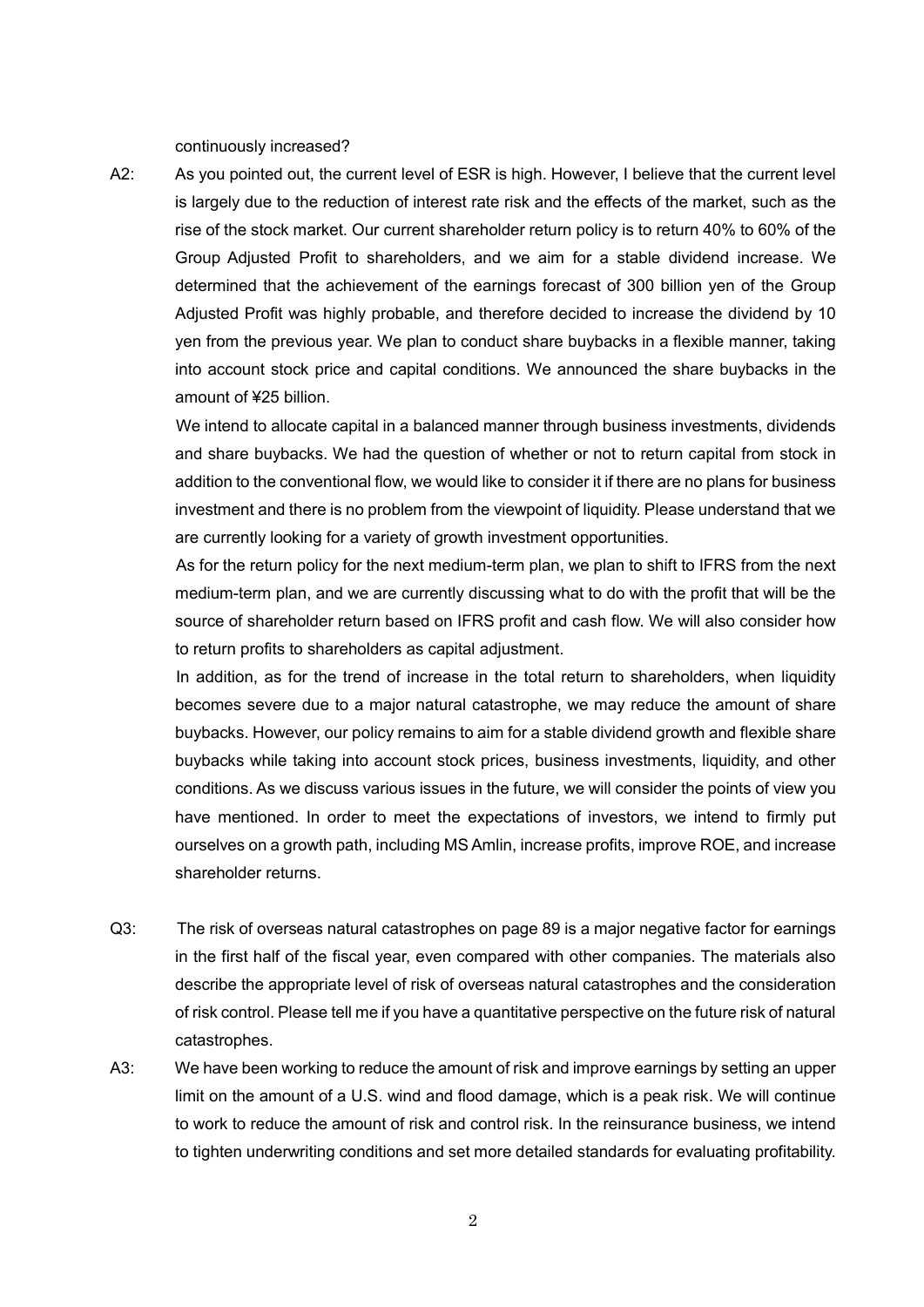In addition to storm disasters in the United States, we will strengthen the management of the upper limit of the Group's risk amount for all overseas natural catastrophes. Furthermore, from the perspective of reducing exposure, we will strive to reduce volatility in term profit and loss. We are considering reducing our exposure to overseas natural catastrophe risk by approximately 20%. We will carefully select underwriting and respond, considering presence of a regional bias and uncertainties such as the impact of climate change in the future.

- Q4: With regard to the exposure to overseas natural catastrophe risk, if you assume that 2017, when the United States experienced major hurricane damage, is 100, what is the current level of exposure and how much will be reduced in the future?
- A4: For MS Amlin, especially the risk associated with wind and flood disasters in the United States, for which we have strengthened management, was reduced by more than 30% from the fiscal 2017 level at the 200 year reproduction period level, and by less than 30% from the 10 year reproduction period level in terms of stability of profits and losses. ADI Head Office reinsurance also reduced risk by approximately 60%.

Going forward, we plan to further reduce our risk exposure by approximately 20% by reshuffling our portfolio and reducing underwriting.

Q5: Regarding the factors that cause changes in MS Amlin's financial forecast from the beginning of the year, the materials for financial results briefing (conference call) describe the impact of major natural catastrophes and the increase in COVID-19. On the other hand, it has been explained that the Lloyd's business, for example, is better than it was at the beginning of the period. If there are other factors such as improvement factors, please let me know with the figures.

Also, please let me know the status of the underwriting of natural catastrophe losses and whether the present measures are sufficient or not.

A5: The impact of major natural catastrophes and COVID-19 have been the main factors for the change since the beginning of the year. Other improvement factors will be explained later. AUL, which is engaged in the Lloyd's business, showed the greatest improvement from the initial forecast, raising the Group Adjusted Profit by about 4 billion yen from the initial forecast. This year's loss from natural catastrophes is mainly attributable to MS Amlin's reinsurance business. Reinsurance is one of MS Amlin's main areas of business, accounting for approximately 40% of all MS Amlin underwriting. Furthermore, about 40% of them are reinsurance to cover natural catastrophe losses. Though exposure of natural catastrophes has been considerably reduced, the cold wave in the United States in February and the massive floods in Europe in July were statistically very low-probability catastrophes, which greatly increased the loss of natural catastrophes this term.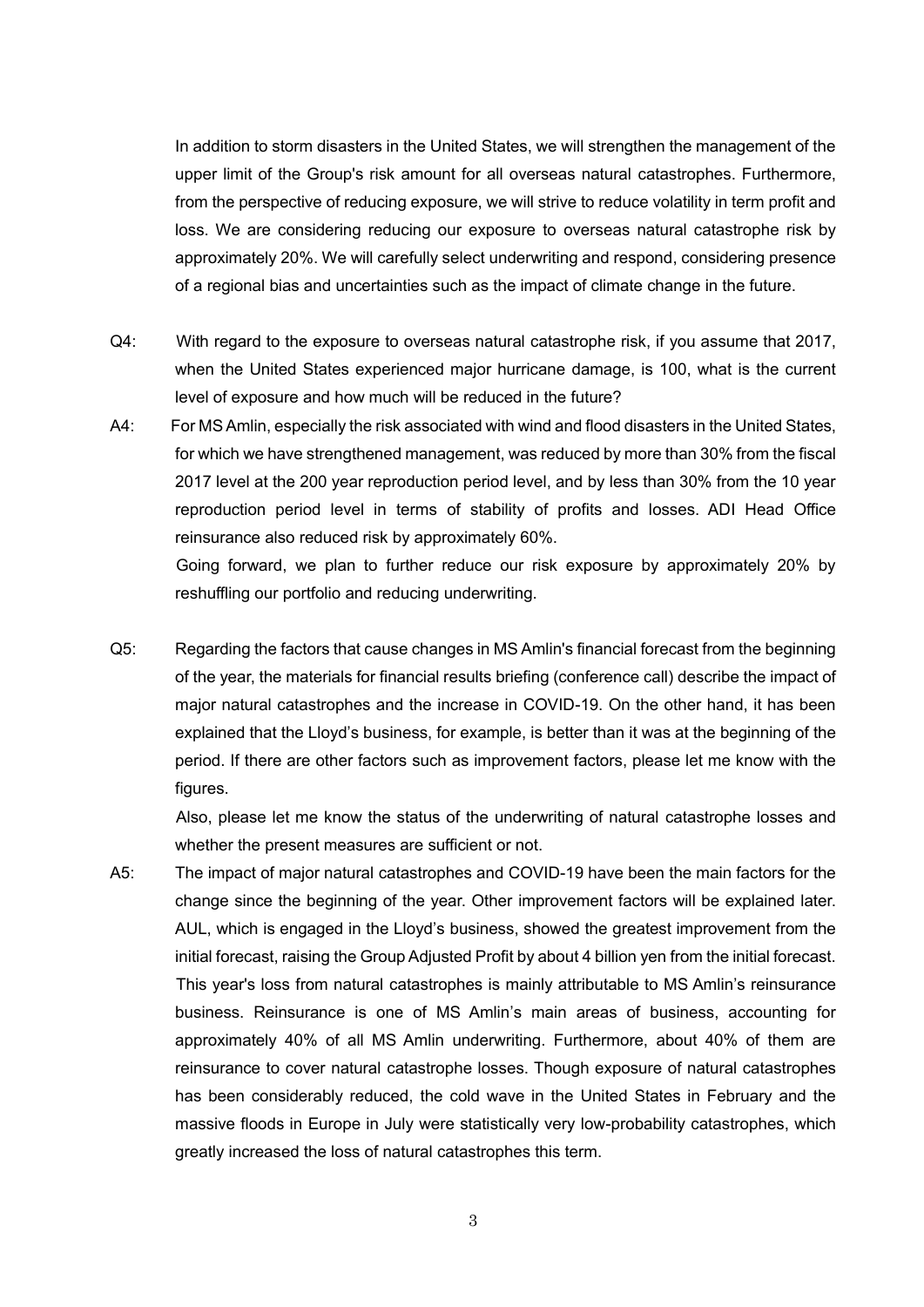As an improvement measure, the current MS Amlin portfolio is slightly weighted to North America, so we are diversifying. In the past, MS Amlin, as a leader in reinsurance, underwrote the entire reinsurance program (from the bottom layer to the top layer), but stopped or reduced exposure at the bottom layer, where losses are most likely to occur, and shifted to the top layer. In the current fiscal year, losses from natural catastrophes increased in MS Amlin and the ADI Head Office reinsurance business, but this was affected by market losses that were considerably higher than in previous years. We are continuing to reduce the amount of risk as a measure for the future, and we believe that losses will be leveled off. In order to reduce the impact of losses from natural catastrophes on profits, we will promote the reduction of risk amount from the renewal in January next year.

Main factors behind MS Amlin's change from forecast ( - £143 million)

- Aggravating factors
	- Increase in losses from large natural catastrophes ( £105 million)
	- Increase in COVID-19 losses ( £46 million)
- Improvement factor
	- Achievement of excess of AUL initial plan (improvement of non-cat loss ratio, etc.)
	- (approx. + £25 million)

Q6: At MS Amlin, the Chief Underwriting Officer (CUO) has changed, what can we expect?

- A6: AUL introduced a new CUO in September last year and AAG in Zurich in January this year. AUL's CUO is a well-known leader in the natural catastrophe reinsurance industry, and we believe that AUL's careful selection of underwriting portfolios has resulted in a noticeable increase in the profitability of the overall portfolio over the past year. AAG is also in the process of carefully selecting its underwriting portfolio, and we believe that MS Amlin's profitability will steadily increase.
- Q7: As for the international business, other groups have withdrawn from the reinsurance business and Lloyd's business, so I think MS Amlin in your group has a unique business model. The past natural catastrophes and COVID-19 effects may be judged to have been a little unfortunate. What kind of environment and conditions would make the uniqueness of MS Amlin a premium factor?
- A7: In terms of MS Amlin's earnings recovery, we had a combination of bad luck in the last fiscal year, due to the impact of COVID-19, and this fiscal year, due to a series of large, unprecedented natural catastrophes.

Meanwhile, AUL, which has operations at Lloyd's, has improved its performance, and in the first half of the fiscal year, its results outperformed the Lloyd's. Under the leadership of the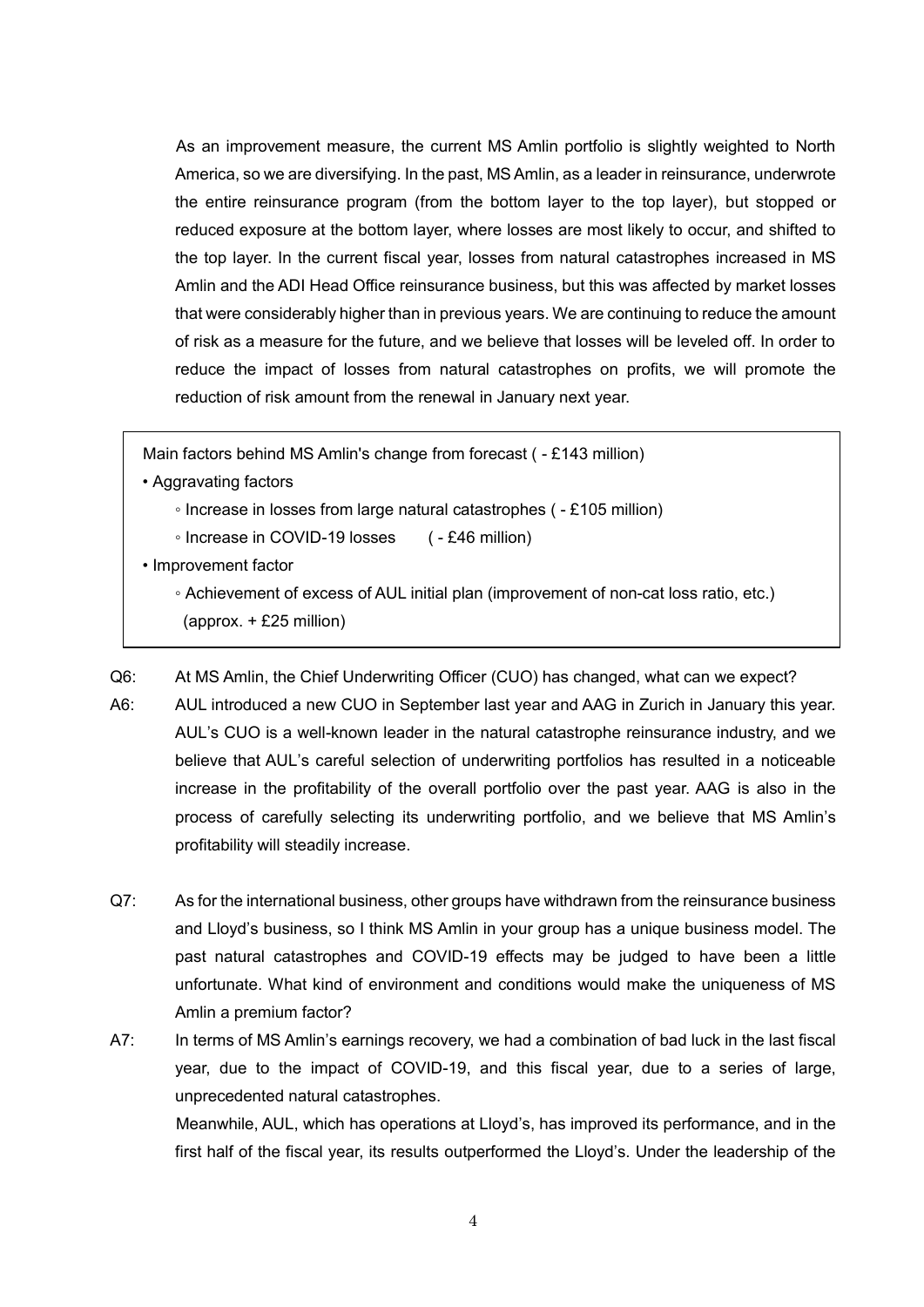new CUO, both natural catastrophe risk and non-cat risk have been changing to more profitable portfolios and the effects are beginning to appear. At MS Amlin, the top line decreased significantly due to withdrawal from unprofitable lines, etc., and at AUL, the top line decreased from £2.5 billion to £1.5 billion. We believe that we are on a growth path by accumulating high-quality portfolios and enhancing profitability and cost absorption. Lloyd's CEO also says that Lloyd's as a whole, which has been in the red for the past few years, expects to turn a profit after a string of natural catastrophes. The advantages of Lloyd's, which has a global network and attracts a wide range of transactions, information and human resources, seemed to waver for a while, but we think it is steadily recovering. At MS Amlin, as one of the leaders in Lloyd's, we would like to lead this trend. It is on a growth path, building up the top line, and entering the stage of contributing to the Group.

- Q8: At present, the unit price of automobile parts, the hourly rate of materials and services are increasing mainly due to price increases overseas. What is the impact on MS Amlin's B to B liability? Looking at next year, I think the unit price of parts will increase considerably in Japan due to the shortage of semiconductors for automobiles. Will prices have any impact on your company's medium-term plan, or will they not have as much impact as they should, as insurance premium rates increase accordingly?
- A8: There are two major effects in terms of inflation: so-called social inflation, which affects litigation-related costs, and so-called price inflation, which is currently under way. Social inflation is said to have subsided after lawsuits stopped for a while due to the effects of COVID-19, but I think it will become apparent again with the resumption of lawsuits. For the insurance industry as a whole, the insurance premium rates are also increasing mainly in liability lines which are affected by the social inflation, and MS Amlin is also increasing the rate.

Rising prices are reflected in higher repair costs. For example, it affects how much damage caused by Hurricane Ida will increase. So far, it is unclear how much higher commodity prices and labor costs will affect the increase in hurricane losses. In any case, it is a major catastrophe, so the possible increase in losses will be reflected in the insurance premium rates for the industry as a whole. We will also act accordingly at MS Amlin.

- Q9: First of all, you want to use funds for business investment. How will this investment mindset change? Will it be when you achieve your goal of diversifying profits, or when you reach a 400 billion yen profit level at cruising speed, or when the ESR is so high that you have enough capital to invest even after the shareholder return?
- A9: The reason why we believe that business investment is important for enhancing corporate value is that the domestic natural catastrophe risk is still significant. From the perspective of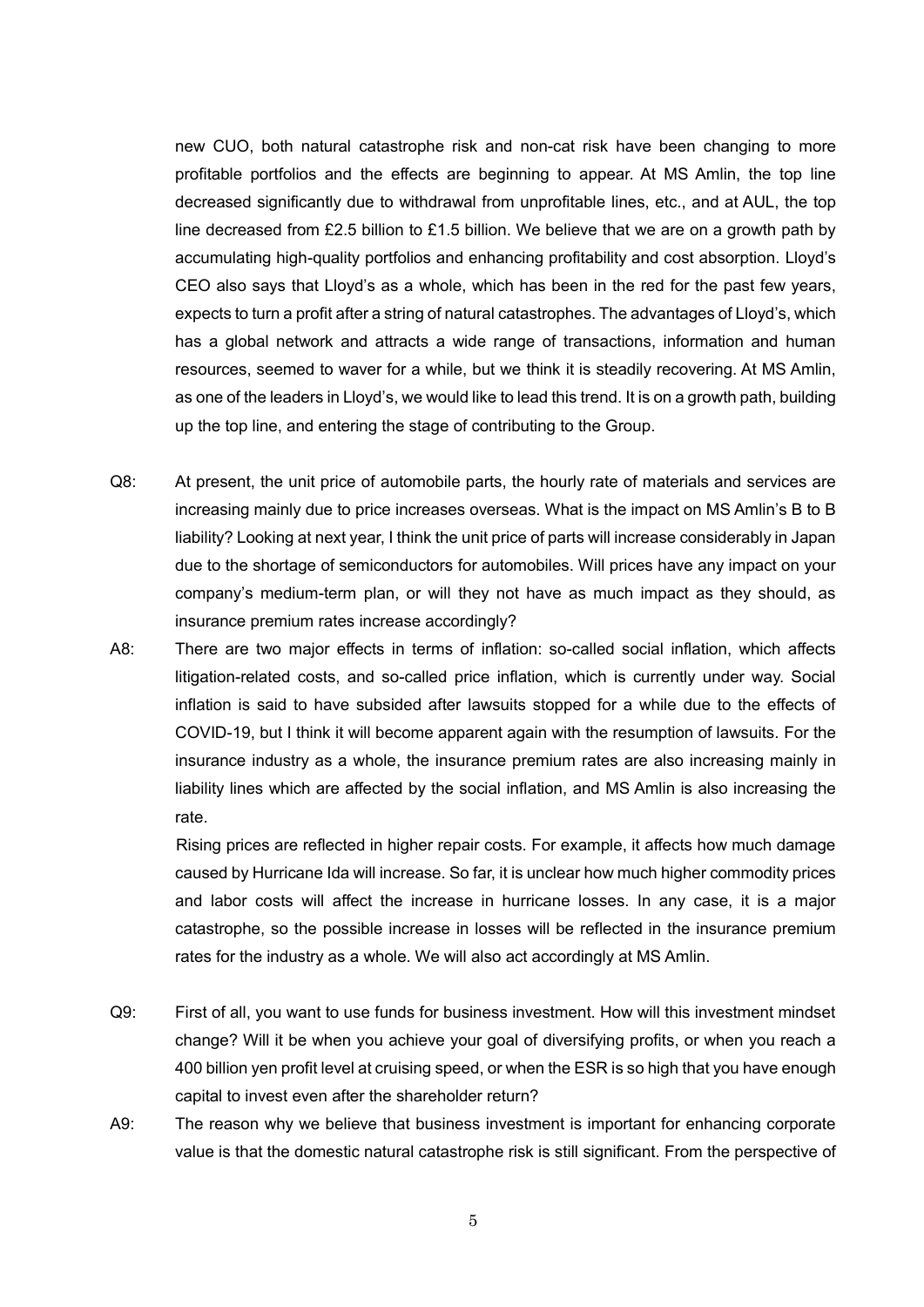risk diversification, we aim for a 50% share of profits from the international business over the long term.

The domestic non-life insurance market has been steadily growing, and there is no doubt that this is a very good market with higher margins than overseas markets. From a growth perspective, however, we would like to incorporate the growth of overseas markets into the enhancement of our Group's corporate value. In other words, we want to diversify risks while at the same time taking advantage of overseas growth.

Meanwhile, if returns in highly profitable businesses increase, capital will naturally accumulate and ROE will be difficult to increase. Therefore, it is extremely important to not just make investments, but also to change the portfolio. We would like to consider business investments from the perspective of how to enhance ROE within the overall business portfolio.

- Q 10: As for the improvement of fire insurance profitability, the profit of 5 billion yen is expected in fiscal 2024. In the event of a major natural catastrophe, the profit of 5 billion seems a little insecure. In terms of risk, I believe it is necessary to speed up efforts to reduce losses and improve insurance premium rates. What is your company's approach?
- A10: We believe that improving the fire insurance profitability will involve controlling risks, especially natural catastrophe risks, and implementing measures for premium rates and profitability at the same time. In particular, we do not believe that controlling the risk of natural catastrophes can be achieved sufficiently only by rate measures. Our Group also has reinsurance cover to control cumulative losses from natural catastrophe for the entire Group. By utilizing such risk control measures, we will implement rate measures while controlling natural catastrophe risks. Corporate insurance is also subject to the risk of deterioration, and we intend to take comprehensive measures to improve earnings and profitability, along with various advice on disaster prevention and disaster reduction, as well as efforts to strengthen services before and after coverage, using DX.
- Q11: Regarding overseas asset management on page 37, please explain why it needed to be a joint venture rather than entrustment. Is it possible to entrust other close financial groups other than the MS&AD Group? Furthermore, in the past, individual companies have operated the asset management department, but will the overseas operation platform that has been built this time be considered as a joint operational platform in a broad sense, including asset classes of other group companies? What are your thoughts?
- A11: An entrustment could also be an option, but one of the aims this time is to "improve our ability to judge." If you are only entrusting funds, you will be informed of the contents of the portfolio, but you will not be able to understand the process of finding a project. Our goal this time is to go that far and gain know-how. LGT, which has been in business for about 15 years, is a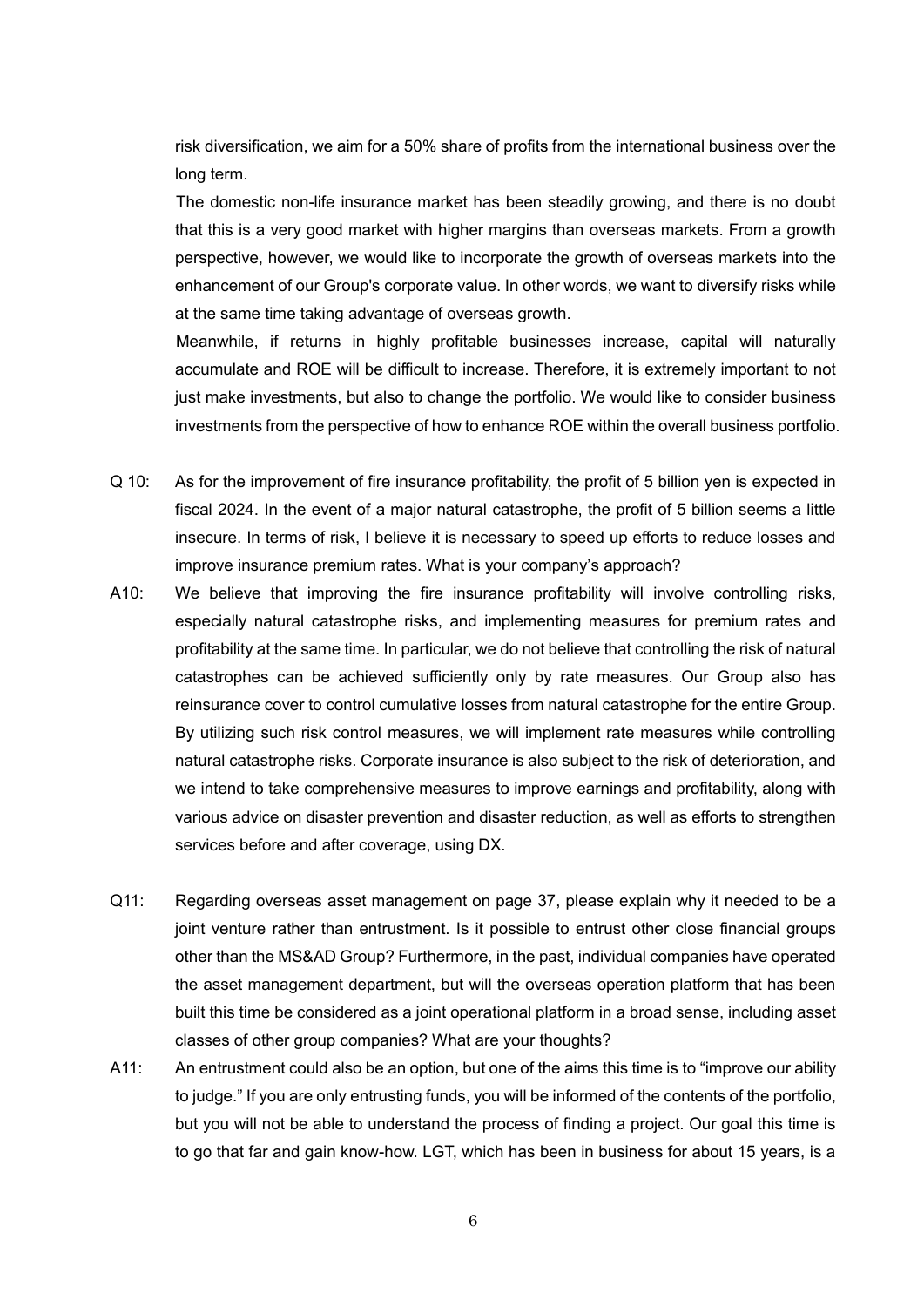leader in ESG investment, especially in the sustainability area. Therefore, the main purpose is to directly obtain the investment know-how of the company. We believe that by incorporating the know-how into our company through the dispatch of representatives, it will lead to the establishment of a platform for asset management in Japan.

Another objective is to have an operations front in New York. Our Group's MS Amlin is also very good at asset management and has a very good track record compared to other Lloyds' syndicates. Rather than bringing the whole operation together in one place, we would like to manage it based on the understanding of "What is the market outlook of MS Amlin?" and "What is it like in Japan or New York?" We would like to introduce an asset management system such as Aladdin as a tool, improve communication and utilize it in management. This was our goal, so we chose a joint venture.

- Q12: Does the result of the large IT project on page 53 include the cost reduction from the IT project on page 18? What are the prospects for future cost reductions?
- A12: Cost reductions include those resulting from the development of large systems. We have achieved a cost reduction of 52 billion yen by 2021. If we follow the plan, the cost reduction during the next medium-term plan will be 48 billion yen. As we expect to achieve cost reductions ahead of schedule in the current fiscal year, we are considering whether we can raise the starting point and further reduce costs.
- Q13: Regarding the capital cost reduction on page 43, in the next medium-term plan, are efforts to reduce other than the three items listed on the slide and expansion of the volume of reduction in the three items considered? What do you think is more effective for increasing corporate value, reducing capital costs or improving ROE? On a Group Adjusted ROE basis, it has already exceeded the capital cost rate of 7%, but on the other hand, in terms of stock prices and valuations, the level is not so high. I think the market is looking for some kind of acceleration, but could you tell me which you think is easier and more effective?
- A13: We would like to expand the items of reduction and volume if there is anything we can expand. However, MSI Aioi Life's interest rate risk reduction efforts are nearing completion as the interest rate sensitivity of assets and liabilities has already been matched by more than 90%. The items not shown on the slide are generally considered to be reflected in the capital cost rate, including non-financial information.

In terms of whether it is more effective to improve ROE or reduce the capital cost, we have stated that the capital cost rate is 7%. However, the capital cost implied by the market is a little higher, so we need to close the gap.

In terms of expanding corporate value, it is extremely important to raise ROE, and I think it is very important to create a profit structure that enables a stable ROE level of 10%. As the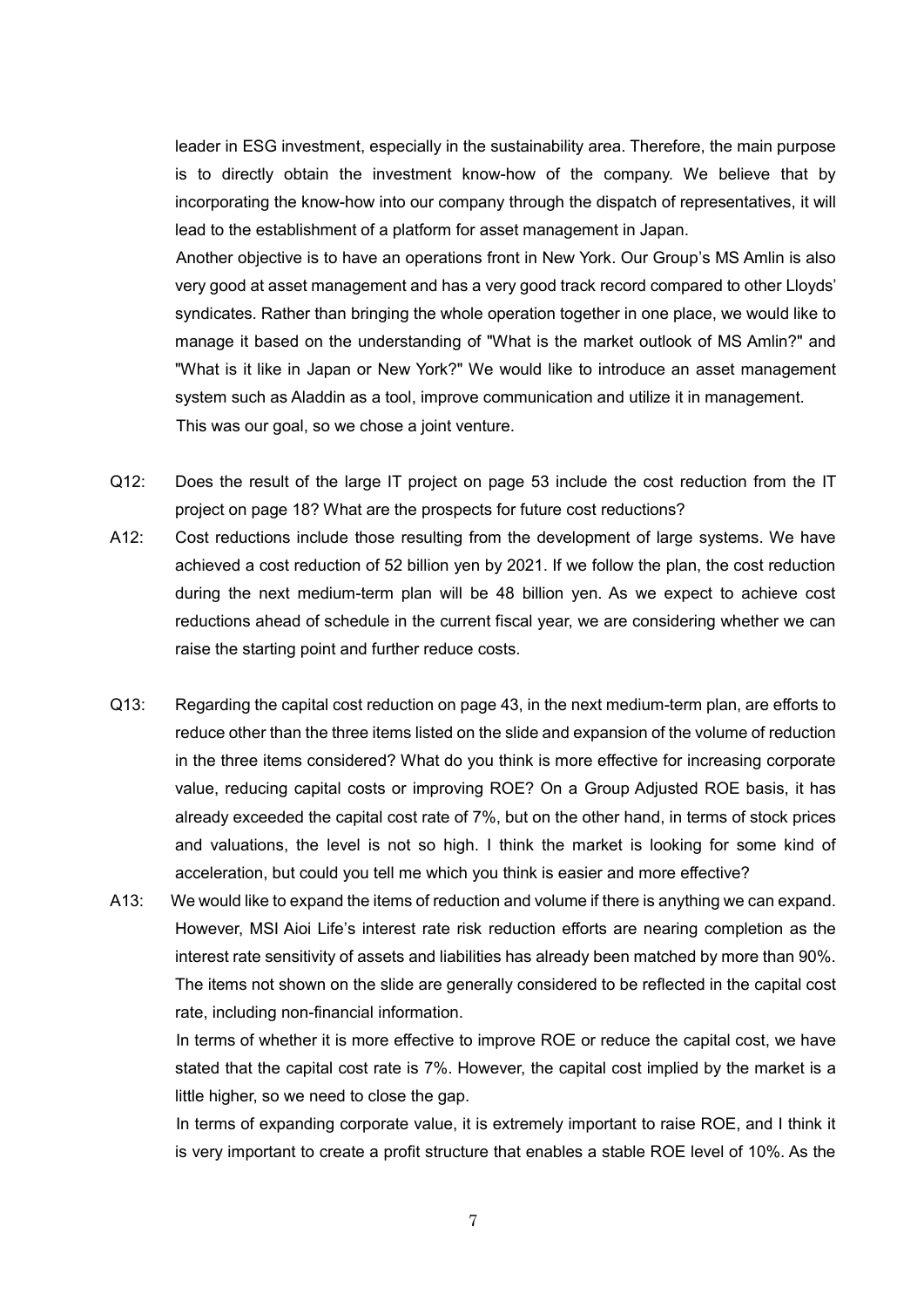global non-life insurance groups have achieved a slightly higher ROE, we believe it is even more important to aim for a business portfolio that can enhance ROE, including portfolio replacement.

- Q14: What is the possibility of reviewing the structure of the two domestic non-life insurance companies when considering the next medium-term management plan?
- A14: We are always considering the option of merging two domestic non-life insurance companies. At present, however, our group has two front offices as two non-life insurance companies. The basic idea is to unify and standardize middle-back offices. This is a unique strategy of our group, and we would like to deepen it further. In particular, we are considering establishing a system in which a joint claims service system has begun to operate for middle-backs, and by further promoting the common sharing of clerical work and products, Middle-backs will be able to produce effects similar to mergers. I believe that the functional reorganization that we have been promoting to date has had various effects, such as top-line growth and improved productivity. For example, the basic idea is to take advantage of each company's strengths, such as developing products that take advantage of the relationship between ADI and Toyota, while at the same time working together as much as possible. In the area of claims services, the development of joint claims service systems will advance, and efficiency will be improved considerably, such as joint use of insurance claim adjusters and joint use of offices. The basic idea is to promote these things as much as possible.
- Q15: Regarding risk-related services, I think this is a very promising market, as regional banks need to disclose climate-related information and provide carbon-neutral consulting to their lenders in order to remain in the TSE prime market. Automakers also have needs related to carbon neutrality. However, the medium- to long-term plan on page 38 does not show any significant growth in risk-related services. Is this business not getting much consulting fees or is this plan conservative?
- A15: In the risk-related services business, we are promoting businesses, mainly with InterRisk, that have great strengths in climate change and SDGs consulting, and we intend to further strengthen them. The planned values are still being developed, but we are considering whether we can add more. As an example of DX efforts, we have started a fee-based business of conducting driving diagnosis by analyzing the data of tachographs installed in vehicles with AI. We are also promoting a business for local governments to detect areas of roads that need to be repaired from the images of dashcams. Finding an area to repair in a municipality requires cost, time, and people, so it leads to solving such societal problems. Integrating it with other devices in the car like this could do even better. We are also working to visualize the situation of natural catastrophes in real time. In addition to providing this